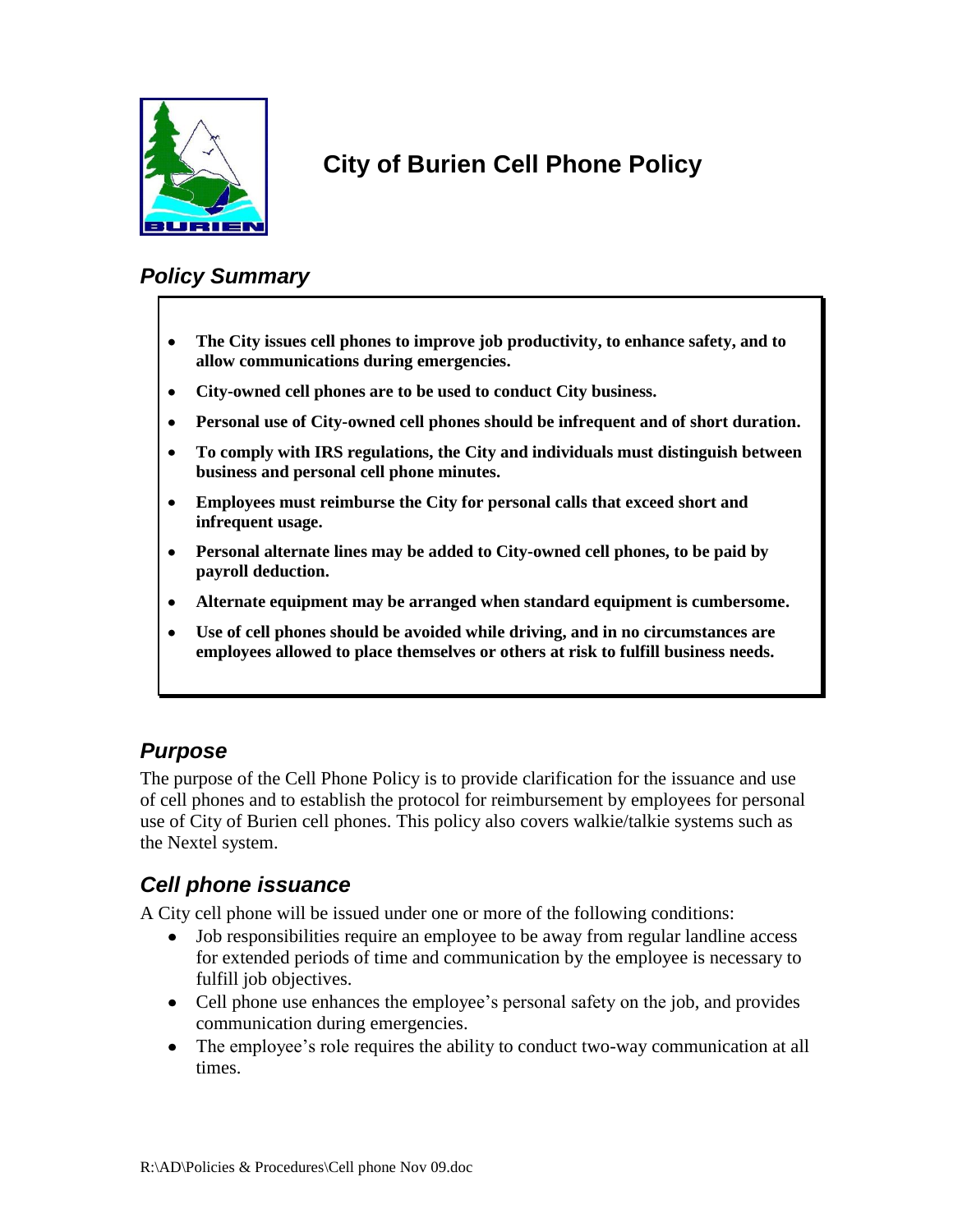The issuance of City-owned cellular phones shall be approved by the applicable Department Director. It shall be the responsibility of the Department Director to ensure that funds are budgeted for the purchase and monthly service costs prior to issuance.

## *Cell phone usage*

The City entrusts employees with communications equipment to enhance productivity and safety. It is the employee's responsibility to use the equipment prudently to ensure the safety of themselves, their co-workers and the general public.

Cell phones provided by the City are the property of the City and are to be used to conduct City business.

Employee responsibilities for use of City-owned cell phones include:

- Protecting the City-owned cell phone from theft, loss or damage.
- Immediately reporting loss or theft to supervisor or department head.
- As cell phone calls are not secure, using discretion while making sensitive or confidential calls.
- Immediately returning the cell phone to supervisor or department head if it is determined that the phone is no longer necessary, or upon leaving City employment.

The general use of cell phones shall not be in lieu of more cost-effective, safe, and available means of communications.

The City reserves the right to monitor the use of all City-owned cell phones. Cell phone use in violation of any local, state, or federal law is prohibited. Cell phone use in violation of department work policies or for the purpose of personal financial gain is prohibited.

Upon resignation or termination of employment, or at any time upon request, the employee may be asked to produce the cell phone for return or inspection. Employees unable to present the phone in good working condition within the time period requested may be expected to bear the cost of replacement.

## *Personal use of City cell phones*

City-issued cell phones are issued for work-related activities. While it is understood that occasional personal calls of short duration may be necessary when no other immediate means of communication is available, personal calls, incoming and outgoing, must be kept to a minimum and must be incidental to business use. Employees should use good judgment when making personal calls and should recognize that the City incurs costs for each minute of airtime. Detailed phone call billing statements and records are subject to public records requests.

The following are examples of the types of cell phone calls that may be determined to be made in the interest of City business. Employees are expected to utilize a landline first, if available.

 $\bullet$ An emergency or urgent condition where no other form of communication is immediately available.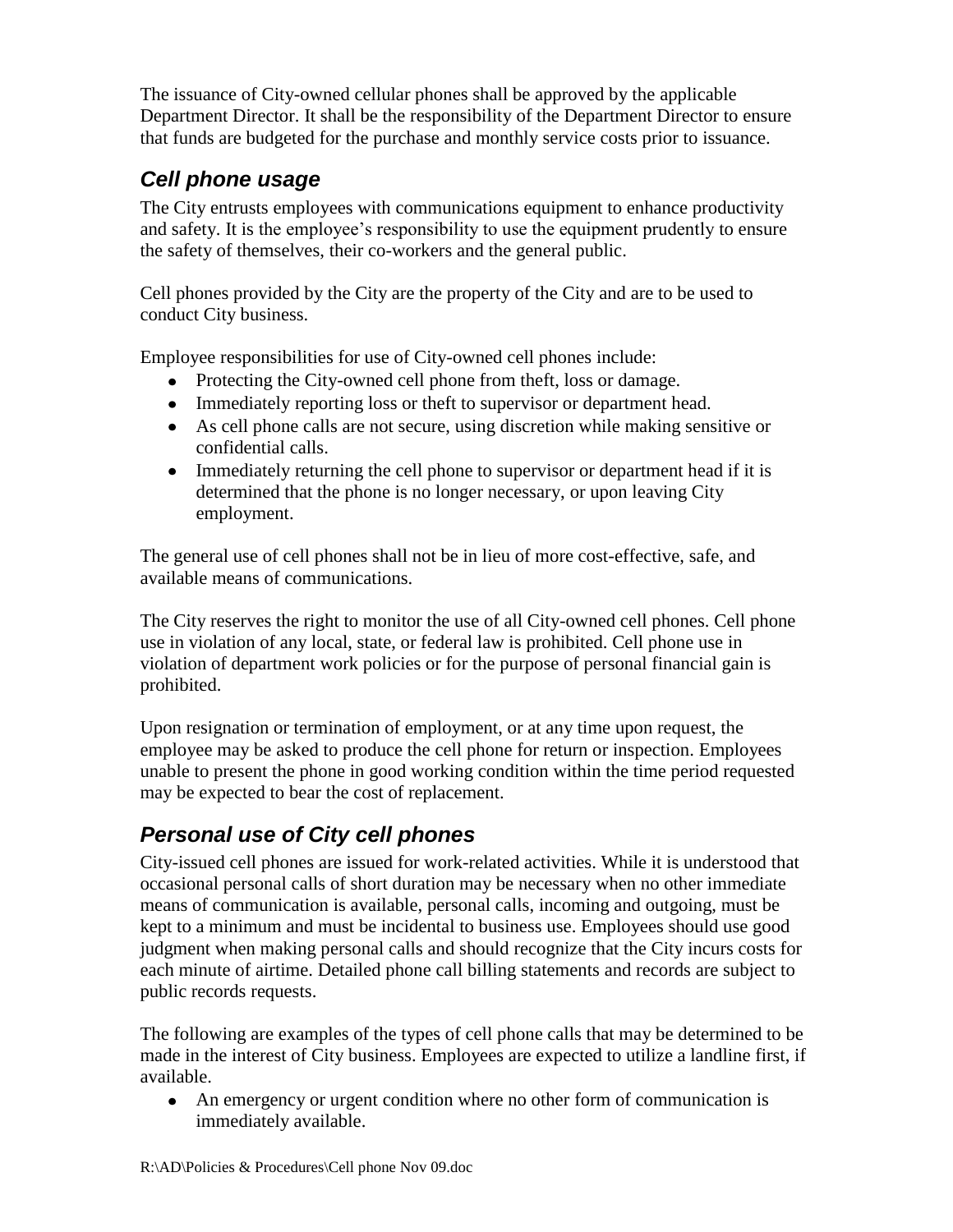- Calls to home or doctor if an employee or member of immediate family is injured or becomes sick, or when traveling overnight on City business.
- An employee traveling on City business is delayed by business, transportation or any other unforeseen problem.
- An employee is required to work overtime without advance notice and calls home to advise family or to arrange alternate child transportation or care arrangements.

IRS regulations stipulate that to be able to exclude from the employee's taxable income the use of a City-owned cell phone, the City must have some method to require the employee to keep records that distinguish business from personal phone charges.

To comply with this requirement, the City requires that each employee track his or her personal call minutes using the monthly detailed billing statements provided by the Finance department. Employees must reimburse the City for personal minutes that exceed allowable minutes as defined above. Employees must use the "Team Share Add-On" rate<sup>1</sup>, plus ten percent and rounded up to the nearest dollar, in effect during the applicable billing period, to calculate the amount of reimbursement. If the employee's personal usage causes the City's total business minutes pool to exceed the plan's maximum, the employee must reimburse the City for the excess minutes at the "overage" rate specified on the applicable billing period's invoice statement. Employees may provide reimbursement by payroll deduction or by personal check. Failure to reimburse the City for the cost of personal usage will result in tax liability for the employee as well as possible disciplinary action.

Personal alternate lines may be added to a City-owned cell phone if approved by the applicable Department Director. Payroll deductions will be arranged to cover the monthly costs of the alternate line and excess charges will be reimbursed as incurred.

Upon approval of the applicable Department Director, alternate arrangements may be approved for staff where equipment restrictions do not allow the addition of an alternate line (e.g., Blackberry), or where access to the alternate line impedes its use or the process is determined to be cumbersome. The City will be reimbursed for personal minute usage on an incremental basis, including a proportionate charge for the monthly service. Staff who are approved for this exception are responsible for monitoring their own personal use on at least a quarterly basis, to ensure that personal minute usage does not exceed the incremental minute increase of the plan assigned. Quarterly reimbursements must cover the cost of personal minutes used plus proportionate monthly plan charges.

The Department Director or his or her designee should review monthly cell phone bills to ensure that calls relate to business or have been properly reimbursed by the responsible employee.

 $\overline{a}$  $<sup>1</sup>$  The "Team Share Add-On" rate refers to the incremental cost of minutes under the City's agreement with</sup> Sprint/Nextel in effect during July 2007. If the City changes phone service provider or if the terms of its current agreement change, the incremental rate, however it is named, will still be used to calculate reimbursement. The applicable principle is that the City must not incur un-reimbursed cost as a result of personal use of City cell phones.